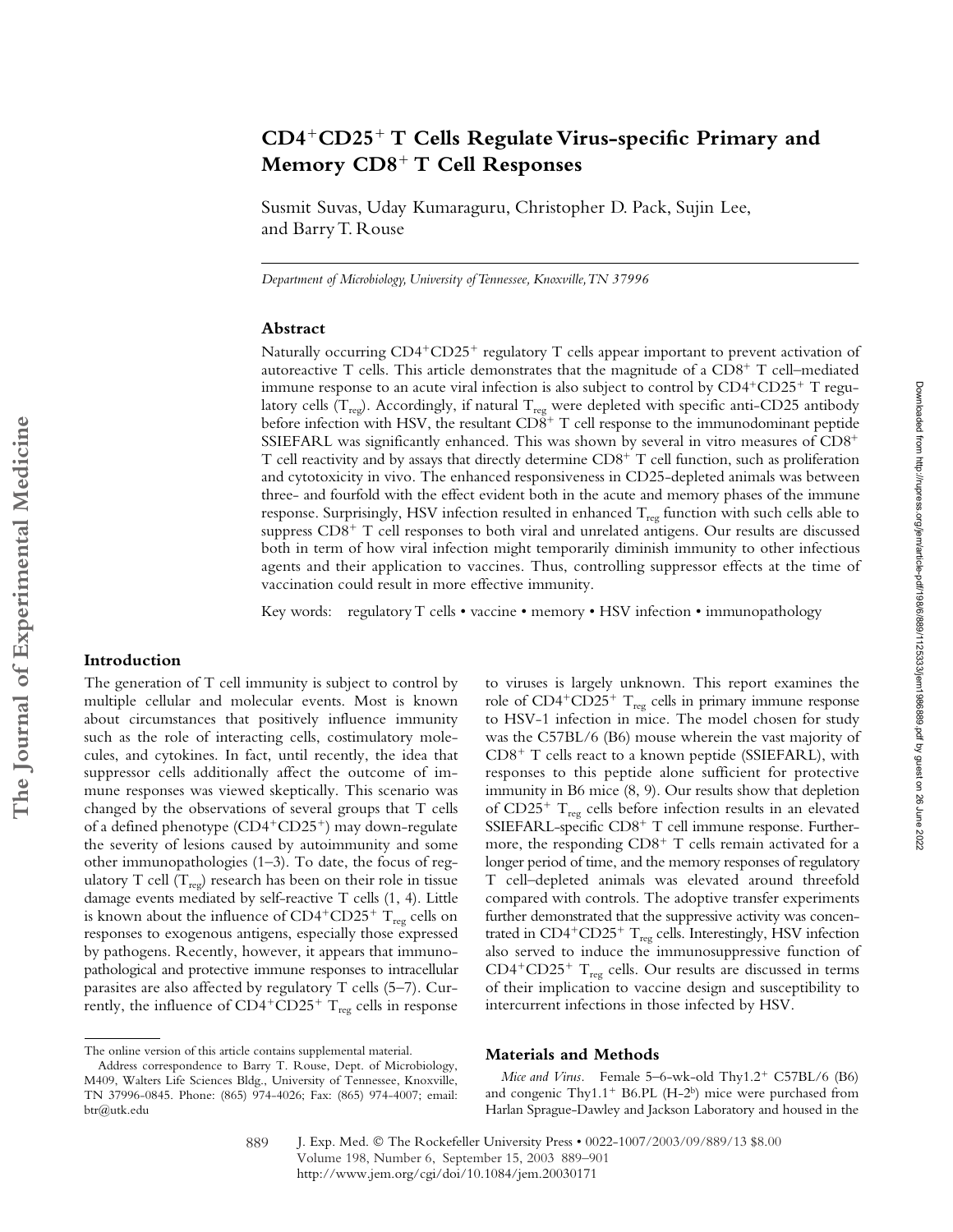animal facilities at the University of Tennessee. OT-1 mice used were bred and maintained in the Microbiology Department's animal facility. All investigations follow guidelines of the Committee on the Care of Laboratory Animals Resources, Commission on Life Science, National Research Council. HSV-1 strain KOS and KOS (dlsptk) was grown in vero cells obtained from American Type Culture Collection. The viruses were concentrated, titrated, and stored in aliquots at  $-80^{\circ}$ C until use. Titers were measured in vero cells and expressed as PFU per milliliter.

*Antibodies and Reagents.* PC61 (anti-CD25) hybridoma was purchased from American Type Culture Collection, and antibody was grown in tissue culture roller bottles. For all injections, an ammonium sulfate cut of PC61 mAb was used. Abs purchased from BD PharMingen were PerCp anti-CD8 $\alpha$ , PE-anti-CD25 (PC61); CD62 ligand (CD62L), CD44, CCR5, CD69, CTLassociated antigen (CTLA)-4, IFN- $\gamma$ , anti-TCR V $\beta$ 10, Streptavidin-PE, and FITC-labeled V $\beta$ 10, anti-CD25 (7D4), and anti-CD8. Carboxyfluorescein diacetate succinimidyl ester (CFSE) was obtained from Molecular Probes. BrdU staining kit was purchased from BD Pharmingen. HSV gB<sub>498-505</sub> peptide (SSIE-FARL) and chicken ovalbumin (aa 257–264) peptide SIINFEKL were synthesized and supplied by Research Genetics.

*Quantitation of HSV-1 in Foot Pad Tissues.* The quantitation of HSV-1 in foot pad (FP) tissue was determined as reported by Jennings et al. (10). Briefly, the mice were killed at the indicated time postinfection (p.i.), the FP surface was cleaned with 70% isopropyl alcohol, and the tissues were removed with a scalpel. The tissues were stored in virus diluent (PBS supplemented with 0.6 mM CaCl<sub>2</sub>, 0.5 mM MgCl<sub>2</sub>/H<sub>2</sub>O, 20 mg Phenol red, and 50  $\mu$ g gentamicin sulfate per ml) at  $-80^{\circ}$ C. Tissues were disrupted by homogenization in 1 ml ground glass grinders (Wheaton) and centrifuged, and the supernatant was used to assay viral titration on vero cells. Finally, plaques were visualized with neutral red.

*Surface and Bromodeoxyuridine Staining.* Surface staining was performed as described previously (11). For bromodeoxyuridine (BrdU) staining, the BrdU kit from BD PharMingen was used according to the manufacturer's instructions. Briefly, HSV-1–infected mice received i.p. injection of BrdU (0.8 mg/ml) 1 d before termination of mice. Spleen cells were stained first with anti-CD8 and V $\beta$ 10 mAb and subsequently with labeled anti-BrdU mAb. Samples were analyzed on a FACScan™ cytometer using Cell Quest software (BD Biosciences).

SSIEFARL-specific CD8<sup>+</sup> T Cell Proliferation. CD8<sup>+</sup> T cell proliferation was evaluated after in vitro restimulation of splenocytes with MHC class I (H-2b)–restricted SSIEFARL peptide. Briefly, the splenocytes collected from immunized mice were in vitro restimulated with irradiated SSIEFARL peptide  $(5 \mu g/ml)$ pulsed syngeneic T–depleted splenocytes for 3 d. [3H]Thymidine (1  $\mu$ Ci/well) was added to each well 18 h before harvest. Harvested cells were measured for radioactivity using a  $\beta$  scintillation counter (Inotech).

*CTL Activity.* CTL activity was assessed by a standard 4-h 51Cr release assay against labeled target cells as previously described (12). Splenic T cells obtained from immunized mice were in vitro restimulated with SSIEFARL peptide  $(5 \mu g/ml)$ -pulsed syngeneic irradiated T-depleted splenocytes for 5 d and then used as effector cells. The effector cells were then mixed at various ratios with 51Cr-labeled target cells for 4 h. Target cells included SSIEFARLpulsed MHC-matched MC-38 (H-2b), mismatched EMT6 (H-2d). Spontaneous release of 51Cr was determined by incubating the target cells with medium alone, and maximum release was determined by adding Triton X-100 to a final concentration of 5%. The percentage of specific lysis was calculated as follows:

 $100 \times$  [(experimental release - spontaneous release)/(maximum  $release - spontaneous release)$ ].

Each experiment was performed twice using triplicate samples. *In Vivo CTL Assay.* The in vivo CTL assay was done as reported earlier (13). Splenocytes from naive B6 mice were used as target cells and equally split into two populations. One was pulsed with  $2.5\mu$ g gB<sub>498–505</sub> peptide for 45 min at 37°C and then labeled with a high concentration  $(2.5 \mu m)$  of CFSE. The other population was unpulsed and labeled with a low concentration of CFSE (0.25  $\mu$ m). Equal number of cells from each population (107) were mixed together and adoptively transferred i.v. into naive and HSV-1–infected CD25-depleted and nondepleted B6 mice. In some experiments, splenocytes were collected either 1 or 4 h after adoptive transfer from recipient mice, erythyrocytes were lysed, and cell suspensions were analyzed by FACS® vantage system. Each population was distinguished by their respective fluorescence intensity. Assuming that the number of peptide-pulsed cells injected is equivalent to the number of no peptide-pulsed cells injected, the percentage of killing of target cells in uninfected animals was determined as:

[(Percentage of CFSE<sup>low</sup> – percentage of CFSE<sup>high</sup>)  $\times$  100]/ Percentage CFSElow.

The percentage killing of target cells in infected animals was calculated as:

Ratio = (Percentage of CFSElow/percentage of CFSEhigh).

Percentage specific lysis =  $[1 -$  (ratio uninfected/ratio infected)  $\times$  100].

*Intracellular Cytokine Staining.* To enumerate the number of IFN-–producing T cells, intracellular cytokine staining was performed as previously described (11). In brief, 106 freshly explanted splenocytes were cultured in U bottom 96-well plates. Cells were left untreated, stimulated with SSIEFARL peptide (1  $\mu$ g/ml), or treated with PMA (10 ng/ml) and ionomycin (500 ng/ml), and incubated for 6 h at  $37^{\circ}$ C in 5% CO<sub>2</sub>. Brefeldin A (10  $\mu$ g/ml) was added for the duration of the culture period to facilitate intracellular cytokine accumulation. After this period, cell surface staining was performed, followed by intracellular cytokine staining using a Cytofix/Cytoperm kit (BD PharMingen) in accordance with the manufacturer's recommendations. The Ab used was anti-IFN- $\gamma$  (clone XMG1.2). The fixed cells were resuspended in PBS and analyzed with Cell Quest.

*Single Cell ELISPOT Assay for IFN-–secreting Cells.* The enzyme-linked immunospot (ELISPOT) assay was used for quantification of cytokine-producing cells as reported by others (14). Briefly, ELISPOT plates (Millipore) were previously coated with IFN- $\gamma$  anti-mouse Ab. The HSV-primed T cells (responder cells) were mixed with syngeneic splenocytes (stimulator cells) pulsed with or without  $g_{498-505}$  (2.5  $\mu$ g/ml) along with 10 U/well of human IL-2. Coincubation of the responder and stimulator cells was continued for 48 h at 37°C. The ELISPOT plates were washed three times with PBS and three times with PBS/Tween-20 (PBST), and then biotinylated IFN- $\gamma$  Ab was added to the plates for 1 h at 37°C. The spots were developed using nitro blue tetrazolium (Sigma-Aldrich) and 5-bromo-4-chloro-3-indolylphosphate (Sigma-Aldrich) as a substrate after incubation with alkaline phosphatase-conjugated streptavidin (Jackson Immuno-Research Laboratory) for 1 h and counted 24 h later under a stereomicroscope.

*Adoptive Transfer of HSV-1–primed Memory CD8*- *T Cells to CD25-depleted B6 Mice.* B6 mice were infected via i.p. route with  $2 \times 10^6$  PFU of HSV-1 in the presence or absence of CD4<sup>+</sup>CD25<sup>+</sup> T<sub>reg</sub> cells. CD8<sup>+</sup> T cells were purified from the spleen of respective groups 90 d p.i. by MACS column, and 107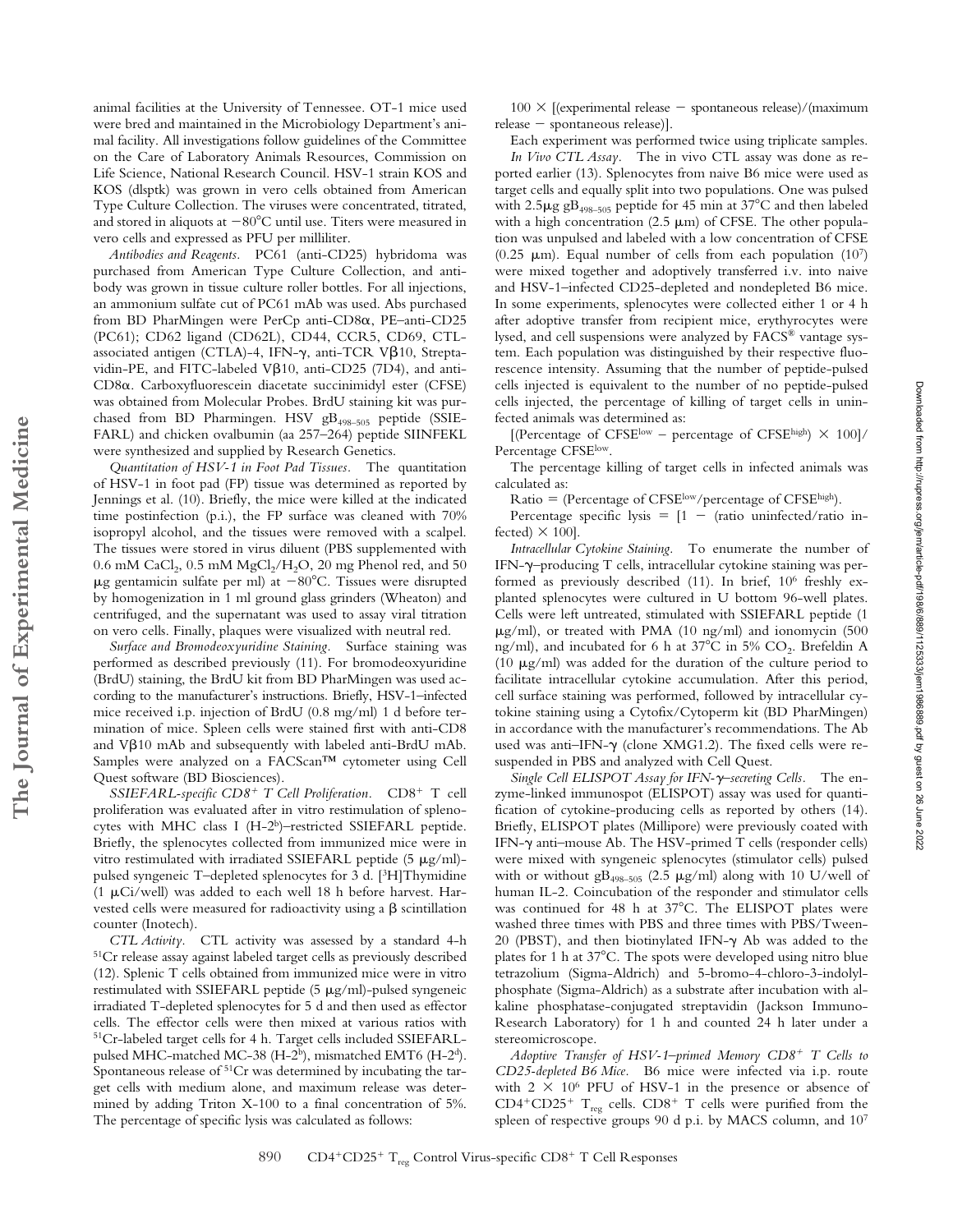*CD4*-*CD25*- *T Cell Purification and Adoptive Transfer in Synge*neic B6 Mice. CD4<sup>+</sup>CD25<sup>+</sup> T cells were purified as reported by others (15). Briefly, CD4 columns (R&D Systems) were used for the isolation of CD4<sup>+</sup> T cells. CD4<sup>+</sup>CD25<sup>+</sup> T cells were purified by incubating the enriched CD4<sup>+</sup> T cells with biotin-conjugated anti-CD25 (15  $\mu$ g/10<sup>8</sup> cells) mAb in PBS/2% FCS for 15 min at  $4^{\circ}$ C. The positive magnetic separation was performed with LS<sup>+</sup> columns (Miltenyi Biotec) according to the suggested protocol. The purity of cells ranged from 85 to 95%. In some experiments, CD4-CD25- T cells purified from naive B6 animals (Thy1.1) were adoptively transfer into B6 (Thy1.2) or  $\text{Rag}^{-/-}$  mice 24 h before virus infection. Immune response was analyzed 7 and 28 d after virus infection.

*Cytokine ELISA.* The culture supernatants from the bulk test cultures without addition of any exogenous cytokines were screened for the presence of IL-10 and IFN-y. ELISA plates were coated with capture Abs for the respective cytokines and incubated at 4°C overnight. The plates were washed with PBS/ Tween 20 and blocked with 3% BSA for 2 h at room temperature. After washing, serially diluted samples and standards were added to the plate and incubated at  $4^{\circ}$ C overnight. The plates were washed followed by the addition of cytokine-specific detection antibodies for 2 h. Finally, peroxidase-conjugated streptavidin (Jackson ImmunoResearch Laboratory) was added. The color was developed by adding the substrate (ABTS) solution (Sigma-Aldrich), and the concentration was calculated with an automated ELISA reader (SpectraMAX 340; Molecular Devices).

*Statistical Analysis.* All analysis for statistically significant differences were performed with Student's paired  $t$  test.  $P < 0.01$ and  $P < 0.05$  were considered significant. Results are expressed as mean  $\pm$  SD.

*Online Supplemental Material.* Figs. S1 and S2, available at http://www.jem.org/cgi/content/full/jem.20030171/DC1, show in vivo depletion and HSV-1 immunization. C57BL/6 mice were given 1 mg PC61 mAb I.P. (i.p.) 3 d before HSV-1 infection. Initial kinetics of depletion was studied in uninfected mice. PC61 treated or nontreated C57BL/6 mice were immunized subcutaneously in each hind FP with  $10^5$  PFU HSV-1 KOS (dlsptk) in 50  $\mu$ l of PBS. At regular intervals after infection, lymphocytes from draining lymph node (DLN) and spleen were isolated for phenotypic and functional studies.

# **Results**

**The Journal of Experimental Medicine**

The Journal of Experimental Medicine

*In Vivo Depletion of CD4<sup>+</sup>CD25<sup>+</sup> T<sub>reg</sub> Cells Before HSV-1 Infection Enhances Virus-specific CD8*- *T Cell Responses.* To study the in vivo role of  $CD4^+CD25^+$  T<sub>reg</sub> cells in regulating the HSV-specific  $CD8<sup>+</sup>$  T cell immune responses, B6 mice were treated once with 1 mg of anti-CD25 mAb PC61 i.p. The kinetics of depletion was studied from day 3 to 21 in spleen of depleted mice. Almost total depletion was observed by day 3, but by day 21 CD25<sup>+</sup> regulatory T cell levels were ~80% normal (Fig. S1, available at http:// www.jem.org/cgi/content/full/jem.20030171/DC1). No significant depletion of  $CD25^+$  T<sub>reg</sub> cells was observed in mice treated with Rat Ig control (unpublished data).

3 d postdepletion, mice were FP infected with HSV-1 virus, and animals were killed at regular intervals to measure SSIEFARL-specific CD8<sup>+</sup> T cell responses in the draining popliteal LNs and spleen. As is evident in Fig. 1, peptide-specific CD8<sup>+</sup> T cell numbers were elevated in the CD25-depleted mice compared with controls as measured by four separate assays. Thus, at day 7 p.i., peptide-specific proliferation in CD25-depleted animals was elevated more than threefold and twofold in splenocytes and DLN cells, respectively (Fig. 1 A). By day 40 in the memory phase, significant differences were still evident in the splenocyte proliferation response between depleted and nondepleted animals (Fig. 1 A).

Approximately 65% of gB<sub>498-505</sub>-specific CD8<sup>+</sup> T cells in B6 mice express a highly conserved  $V\beta 10^+$  TCR, and these SSIEFARL-specific  $V\beta 10^+ C D 8^+$  T cells actively participate in CTL responses against HSV (16). To seek direct in vivo evidence for the influence of CD4<sup>+</sup>CD25<sup>+</sup> regulatory T cells on antigen-specific proliferative responses, infected animals in both groups were pulsed with BrdU at day 6 p.i, and 1 d later lymphoid populations were analyzed by FACS® for evidence of BrdU incorporation. V $\beta$ 10<sup>+</sup> cells were gated on FACS® plot, and the assay revealed an average 2.5-fold increase in SSIEFARL-specific CD8<sup>+</sup> T cells in splenocytes of the CD25-depleted group (Fig. 1 B).

For protection against HSV infection, T cell–derived IFN- $\gamma$  is considered a crucial event (17). Analysis of the intracellular IFN- $\gamma$  response of splenic  $CD8^+$  T cells stimulated by the immunodominant SSIEFARL peptide revealed significantly enhanced immune responses in CD25--depleted animals (Fig. 1 C). Furthermore, the splenocyte cytokine response of depleted animals, as measured by ELISPOT at 7 d p.i., was around fourfold that of undepleted animals (Fig. 1 D). Similarly, the LN response of CD25-depleted animals was approximately threefold that of nondepleting animals. Notably, even after 40 d p.i., when levels of regulators had returned to normal, the IFN- $\gamma$ ELISPOT response in splenocytes (a measure of CD8<sup>+</sup> T cell memory) was still elevated around threefold in depleted animals compared with nondepleted controls (Fig. 1 D). Together, these results demonstrate that the immunodominant CD8- T cell response became elevated in both the acute and memory phase of HSV-infected animals if  $CD4^+CD25^+$  T<sub>reg</sub> cells were depleted before infection.

*Removal of CD4*-*CD25*- *Regulatory T Cells In Vivo Enhances HSV-1–specific CD8*- *T Cell Cytotoxic Immune Response.* Additional assays were performed to compare the effector functions of CD8<sup>+</sup> T cells after HSV infection of  $T_{\text{rec}}$ -depleted and control mice. Two approaches were used. First, peptide-specific CTL responses were compared in splenocytes at different times p.i. By this assay, CTL responses of CD25--depleted animals were around fourfold and threefold compared with those of controls in the acute and memory phase, respectively (Fig. 2 A). A second approach employed to compare control versus CD25 depleted mice was the in vivo CTL assay (13). This method measures lysis of specific peptide pulsed target cells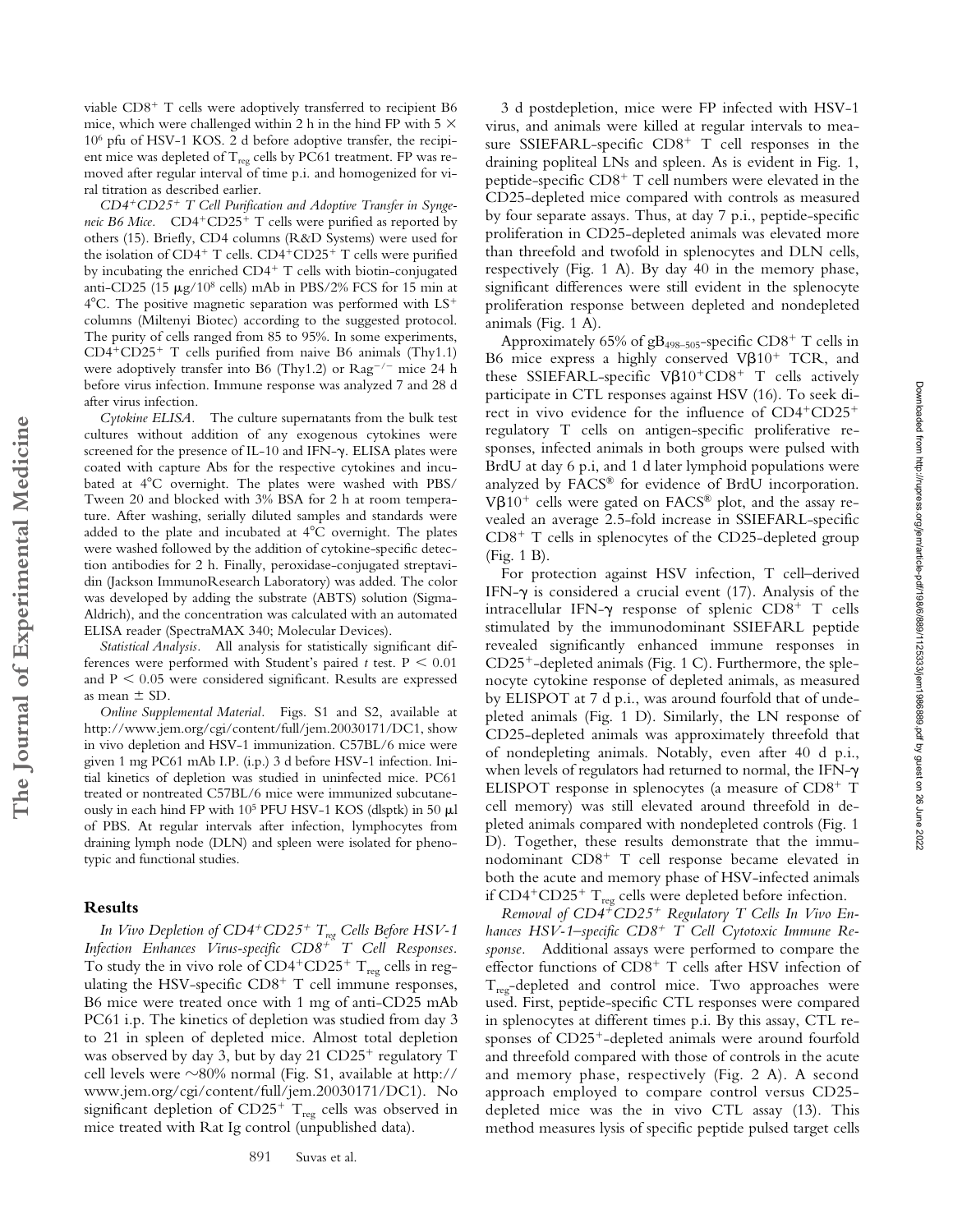

**The Journal of Experimental Medicine**

The Journal of Experimental Medicine

percentage of BrdU<sup>+</sup>CD8<sup>+</sup>Vβ10<sup>+</sup> T cells is represented in the upper right quadrant. The data in B are representative of two identical experiments. (C) Kinetics of HSV-1-specific immune response shows that SSIEFARL-specific CD8<sup>+</sup> T cells increased in number in PC61-treated mice are also functional as evident by intracellular IFN- $\gamma$  staining. The experiment shown is representative of two additional experiments. The values shown in these FACS® plots are the mean of four mice per group. (D) Increase in IFN- $\gamma$ -secreting CD8<sup>+</sup> T cells in B6 mice devoid of CD4<sup>+</sup>CD25<sup>+</sup> T cells were also measured by standard ELISPOT assay. On different days post HSV infection, LNs and spleen cells were analyzed for the number of IFN- $\gamma$ -secreting CD8<sup>+</sup> T cells in response to SSIEFARL peptide. The bars represent the mean  $\pm$  SD of three different mice of same group and are representative of two similar experiments. \*P < 0.01 and \*\*P < 0.05 compared with untreated HSV-infected B6 mice. (N.D., not done). Without peptide stimulation, there was no significant difference in CD8/IFN- $\gamma$ -producing cells in nondepleted and CD25-depleted HSV-infected mice, and the maximum number obtained at any time point was always 5,000 per spleen.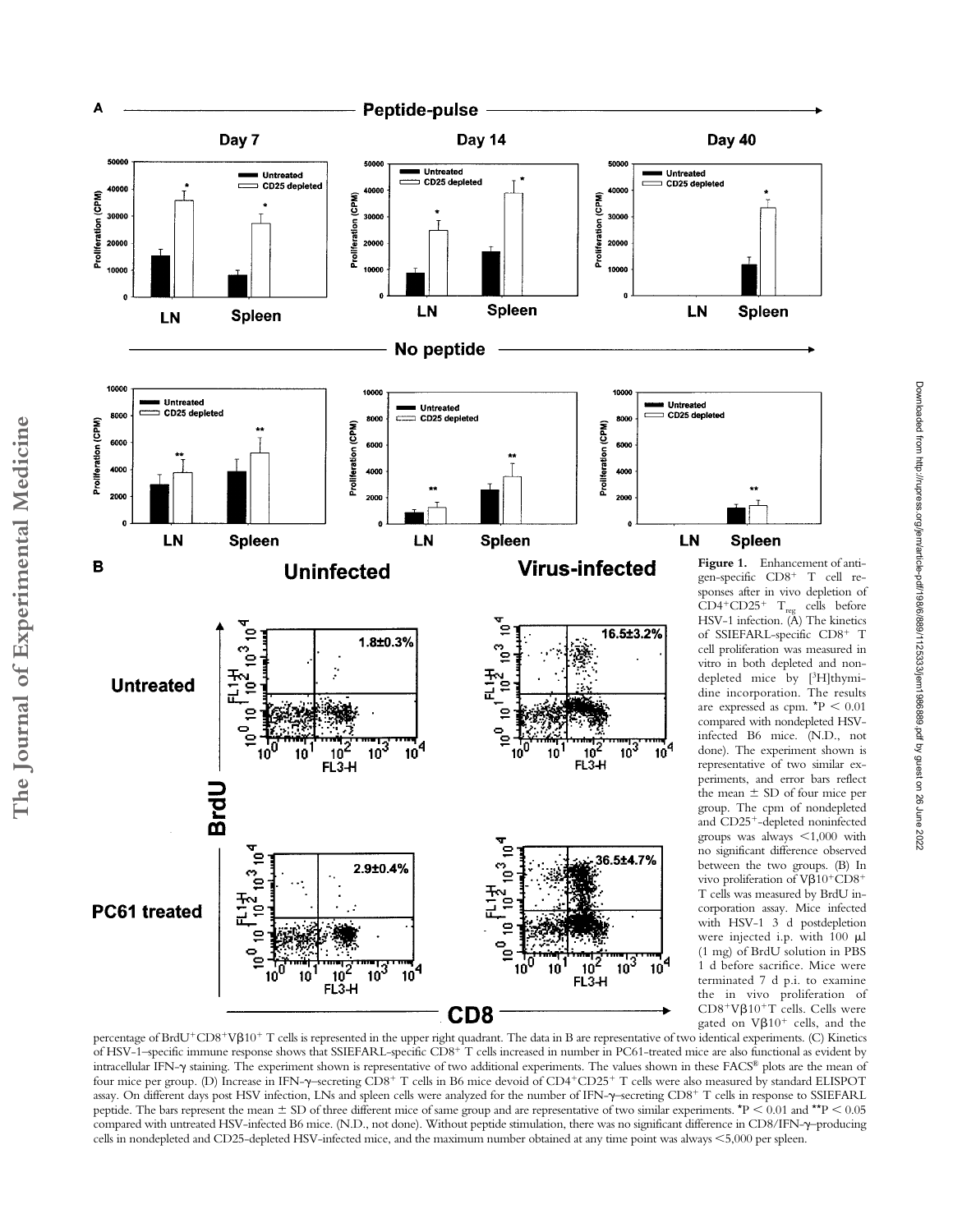

adoptively transferred into infected animals that have effector CD8<sup>+</sup> T cells. The assay was performed at 7 d p.i. The results shown in Fig. 2 B, indicate that CD25 depletion resulted in a mean 83% lysis of specific targets in the spleen compared with 25% lysis of targets in nondepleted animals when measured 1 h postadoptive transfer of peptide-pulsed targets. In uninfected animals, the lysis of peptide-pulsed targets was always  $\sim$  5–8%. Since the in vivo CTL assay does not require in vitro expansion, this approach is considered to be direct evidence that regulatory T cells function in vivo to diminish the extent of CD8<sup>+</sup> T cell response to HSV infection.

*Removal of CD4*-*CD25*- *Regulatory T Cells Influences the Course of Viral Infection.* The clearance of acute cutaneous HSV-1 infection is dependent on T lymphocyte–mediated immune function, and IFN- $\gamma$  plays an important role in this process (18). We monitored whether the enhancement of the SSIEFARL-specific CD8<sup>+</sup> T cell immune response observed in the absence of  $\mathrm{T_{reg}}$  cells affected the course of viral infection. Our data imply that the acute cutaneous viral load in the FP was comparable in both CD25-depleted and nondepleted B6 mice until day 5. However, no viral plaques were observed in the CD25 depleted group on day 6, whereas a significant viral load Downloaded from http://rupress.org/jem/article-pdf/198/6/889/1125333/jem1986889.pdf by guest on 26 June 2022

Downloaded from http://rupress.org/jem/article-pdf/198/6/889/1125333/jem1986889.pdf by guest on 26 June 2022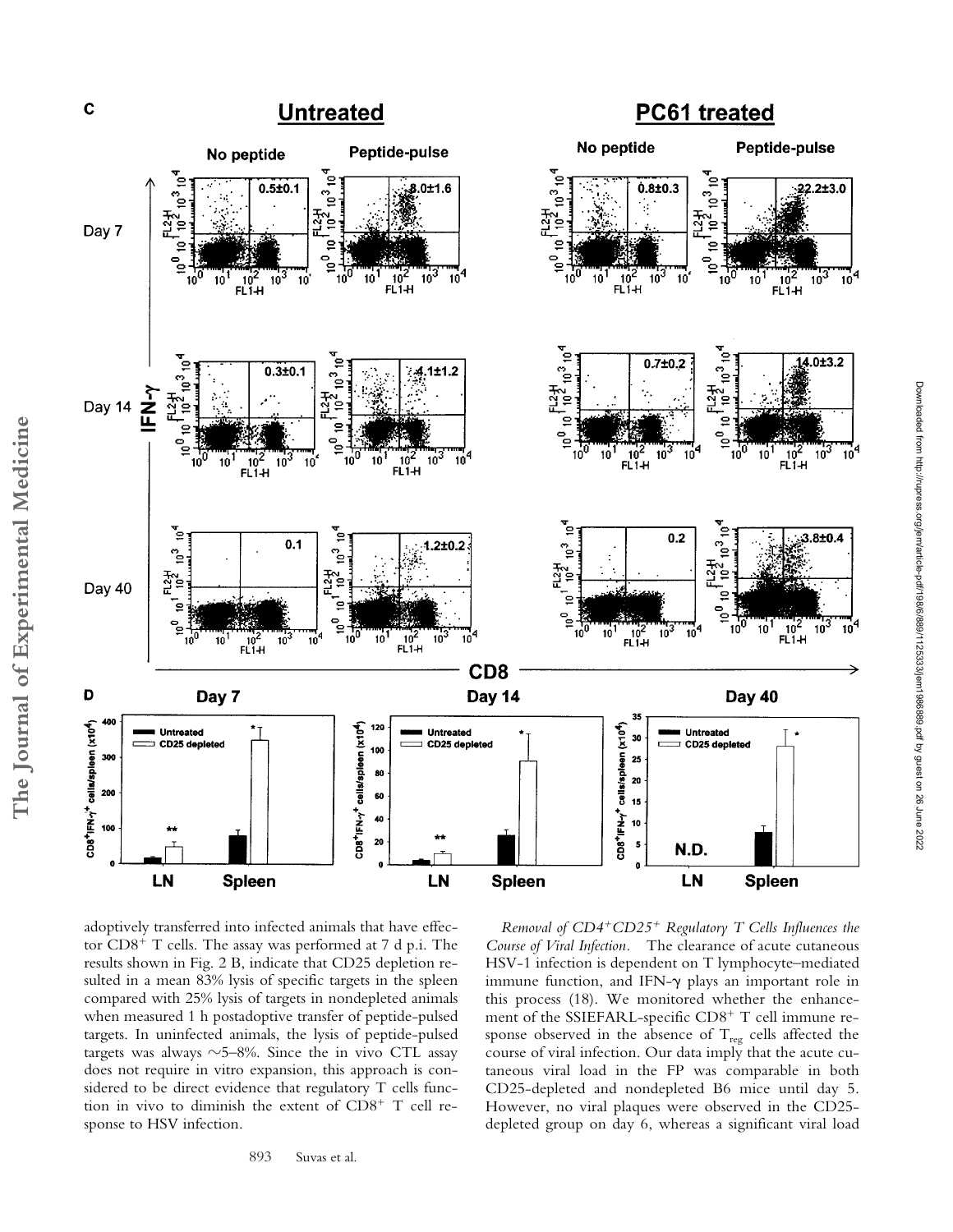

Figure 2. Increased antigen-specific CD8<sup>+</sup> T cell cytotoxicity in CD25-depleted B6 mice after HSV-1 infection. (A) Splenocytes collected from WT and CD25-depleted B6 mice at different time points after HSV infection were expanded in vitro with irradiated SSIEFARL-pulsed syngeneic splenocytes for 5 d and used as effectors in a 4-h <sup>51</sup>Cr release assay. The targets included SSIEFARL-pulsed, MHC-matched MC-38 and unpulsed MC-38. The figure shows only the data for SSIEFARL peptide-pulsed MC-38 targets in lytic units. One lytic unit (LU) is the number of lymphocytes required to give 30% lysis. The lysis in control targets was insignificant and below the limit for calculation of lytic units. The experiments were performed using four mice, and data shown above are mean  $\pm$  SD of four mice from one experiment. \*P < 0.01 and \*\*P < 0.05 compared with untreated HSV-infected B6 mice. (B) To analyze the difference of in vivo SSIEFARL-specific cytotoxicity in vivo in CD25-depleted and nondepleted B6 mice 7 d post HSV-1 infection, syngeneic spleen cells were pulsed with gB<sub>498-505</sub> peptide and labeled with CFSE (2.5  $\mu$ m). To control for antigen specificity, unpulsed syngeneic spleen cells were labeled with a lower concentration of CFSE (0.25  $\mu$ m). A 1:1 mixture of each target cell population was injected i.v. into both groups of mice. 1 h p.i., spleen cells were prepared from individual mice and acquired on a FACS® Vantage system. The percentage of specific lysis was determined as mentioned in Materials and Methods. The number shown in each plot is the mean of percent antigen specific lysis observed in four mice per group.

was still present in the control nondepleted group (Fig. 3). By day 8, no virus was detected in the FP of both groups (data not depicted).

*Depletion of CD25*- *Regulatory T Cells Enhances the Expression of Cell Surface Activation Markers on Virus-specific CD8*- *T Cells.* The results reported above indicate that a consequence of CD25 depletion is that the  $CD8<sup>+</sup>$  T cell response to the immunodominant peptide SSIEFARL is significantly elevated. Additional assays were performed to define if the population of peptide-specific T cells isolated from CD25-depleted animals differed in phenotypic expression of activation markers compared with control undepleted animals at a time when effector responses were declining. As shown in Fig. 4, 14 d p.i. an approximately twofold increase in percentage of cells expressing CCR5 and CD44 on  $V\beta 10^+$ CD8<sup>+</sup> T cells (which account for the majority of SSIEFARL-specific CD8<sup>+</sup> T cells, [9]) was found in the  $\rm T_{reg}$ -depleted group. Furthermore,  $\sim$ 88% of V $\beta$ 10<sup>+</sup>CD8<sup>+</sup> T cells were CD62L high in nondepleted group compared with 53% in CD25-depleted mice. Differences were not evident in CD69 and CD25 expression. Expression of activation markers were also compared day 7 and 21 p.i.; however, no significant differences were observed on these time points (unpublished data). We interpret these observations to indicate that CD25 regulators might regulate the contraction phase of an immune response, and their absence allowed the recently activated  $CD8<sup>+</sup>$  T cell population to remain in an effector state for an extended duration.

*Inhibition of Virus-specific CD8*- *T Cell Responses by CD4*-*CD25*- *Regulatory Cells in an Adoptive Transfer Model.* To further establish the role of regulatory T cells in suppressing virus-specific CD8<sup>+</sup> T cell immune responses, an adoptive transfer system was used. Accordingly, CD4<sup>+</sup>CD25<sup>+</sup> and CD4<sup>+</sup>CD25<sup>-</sup> T cells were isolated from naive Thy1.1 mice and adoptively transferred into Thy1.2 B6 mice 24 h before HSV-1 infection. At 7 and 28 d p.i., the SSIEFARL-stimulated CD8<sup>+</sup> T cell IFN-y production in splenocytes was measured. As shown in Fig. 5, the transfer of CD4<sup>+</sup>CD25<sup>+</sup> (but not CD4<sup>+</sup>CD25<sup>-</sup> T cells) signifiDownloaded from http://rupress.org/jem/article-pdf/198/6/889/1125333/jem1986889.pdf by guest on 26 June 2022

Downloaded from http://rupress.org/jem/article-pdf/198/6/889/1125333/jem1986889.pdf by guest on 26 June 2022

A 70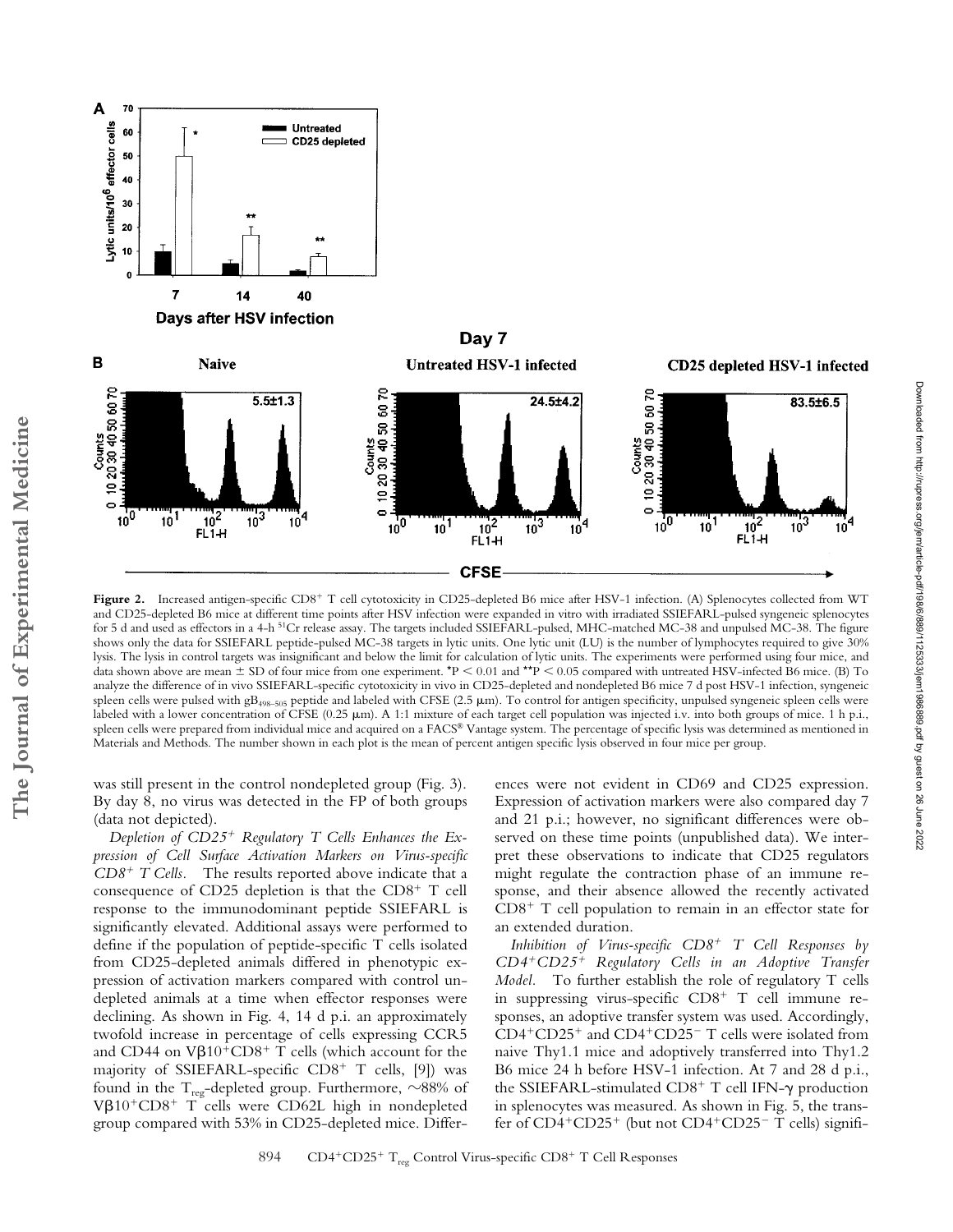

Figure 3. Increased rate of viral clearance from the FP of CD25-depleted HSV-1–infected mice during the primary immune response. Mice were infected in the hind FPs with 106 pfu HSV-1, and on days 3 to 6 the hind feet were removed and homogenized in virus diluent. The resulting supernatant was used in a vero cell based viral plaque assay to determine the virus titer. The results are expressed as number of pfu of virus per FP. Each error bar represents the mean and SD of six individual FPs.  $*P < 0.01$ compared with CD25-depleted HSV-infected B6 mice.

cantly impaired the intracellular IFN- $\gamma$  and ELISPOT CD8- T cell responses to HSV-1 (Fig. 5 A). Reduction was between three and fourfold for intracellular IFN- $\gamma$ staining (ICG) (Fig. 5 A) and was  $\sim$ 2.5-fold for ELISPOT (Fig. 5 B). Similarly, the in vivo CTL assay also revealed that adoptive transfer of CD4<sup>+</sup>CD25<sup>+</sup> T cells significantly suppressed the in vivo cytolytic activity of SSIEFARL-specific CD8<sup>+</sup> T cells (Fig. 5 C). Together, these results demonstrate that the  $CD4+CD25+$  regulatory T cells signifi-

**The Journal of Experimental Medicine**

The Journal of Experimental Medicine

cantly inhibit the virus-specific  $CD8<sup>+</sup>$  T cell immune response. Similar results were obtained with the adoptive transfer of purified  $CD4^+CD25^+$   $T_{reg}$  cells with CD25 depleted total SPC (1:5) in a  $\text{Rag}^{-1/2}$  mice where SSIE-FARL-specific CD8/IFN- $\gamma$  production was measured 7 d p.i. (Fig. S2, available at http://www.jem.org/cgi/content/ full/jem.20030171/DC1).

Additional experiments were performed to measure if diminished immune responses resulting from the transfer of  $CD25^+$   $T_{reg}$  had any effect on viral replication after infection of the FPs of recipient mice. As is evident in Fig. 5 D, measurement of viral clearance in the infected FP of transferred recipient revealed no significant difference over the first 5 d. However, the transfer of  $CD4^+CD25^+$  T<sub>reg</sub> resulted in enhanced susceptibility to infection, with mice failing to clear the virus by day 7. In contrast, the control group receiving CD4<sup>+</sup>CD25<sup>-</sup> T cells cleared the virus by day 7, and viral titers were significantly diminished on day 6. These experiments indicate that the transfer of additional  $CD25^+$   $T_{reg}$  impairs the viral clearance rate, but this is evident at a time when clearance is mediated by adaptive immune responses.

*HSV Infection Activates CD4*-*CD25*- *Regulatory T Cells.* Usually  $CD4+CD25+T_{reg}$  cells require in vitro activation via their TCR to exert their inhibitory functions (15). How such cells become activated in vivo remains unresolved. The results shown in Fig. 6 indicate that one consequence of HSV-1 infection may be potentiation of  $T_{\text{reg}}$ cell function. In these experiments, the inhibitory effect of CD4<sup>+</sup>CD25<sup>+</sup> T cells was measured in vitro against CD8<sup>+</sup> T cell responses to peptides. Three populations of



Figure 4. Removal of CD4<sup>+</sup>CD25<sup>+</sup> T cells before HSV infection enhances the expression of activation markers on virus-specific CD8<sup>+</sup> T cells. Expression of activation markers on T cells gated on with double positive  $CD8^+V\beta10^+$  cells in spleen of CD25-depleted and nondepleted mice were examined. Splenocytes from both groups were collected on day 14 post HSV infection and stained with anti-mouse CD8 $\alpha$  and anti-mouse V $\beta$ 10 mAb in combination with an antibody against on activation marker (anti-CD44, CD62L, CD69, CD25, CCR5) and the appropriate isotype control using three color FACS® analysis. Histograms are representative of four individual mice from one such experiment, and values reflect the percentage of cells expressing the respective marker.

895 Suvas et al.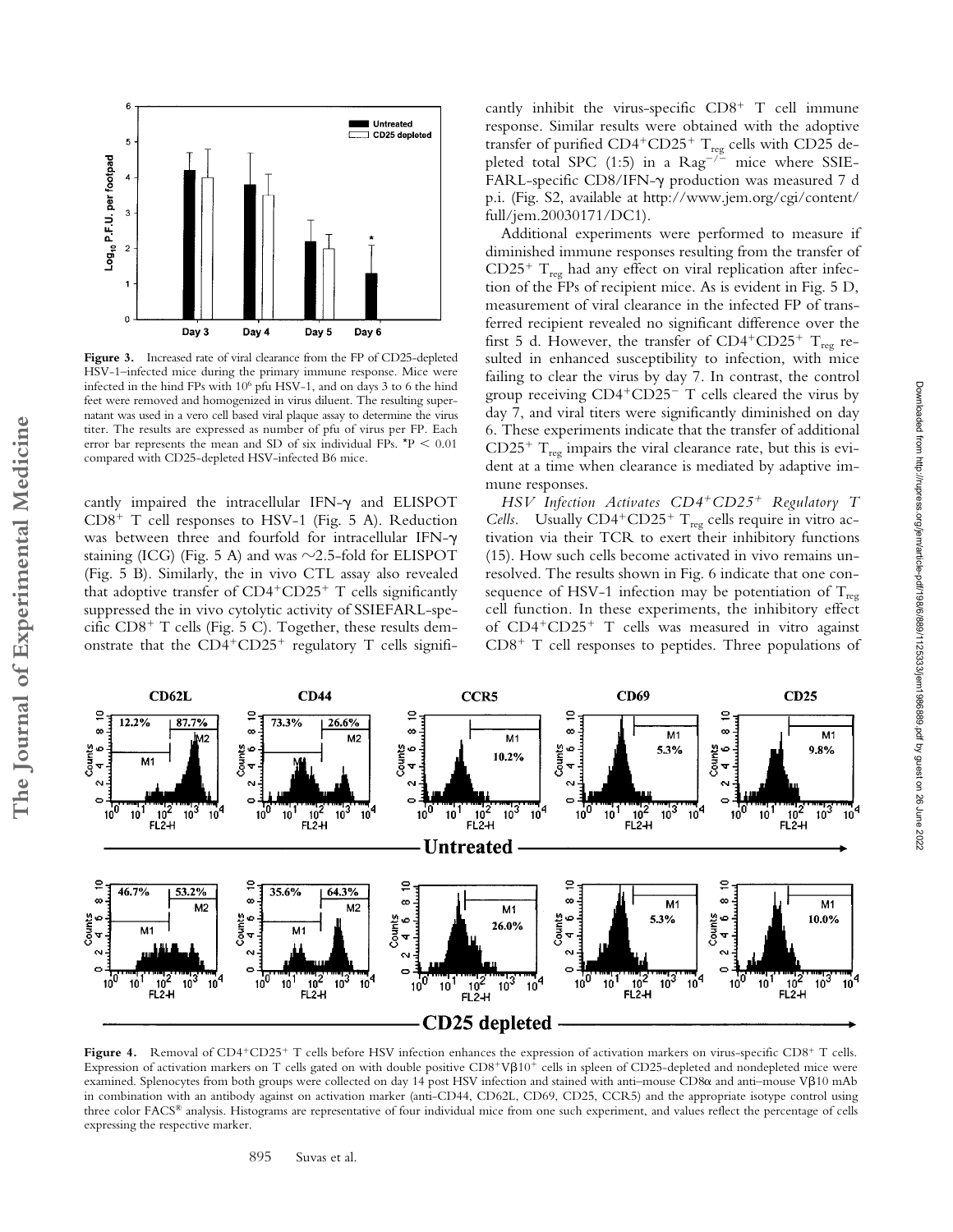

Figure 5. Adoptive transfer of CD4<sup>+</sup>CD25<sup>+</sup> T cells inhibits HSV-1–specific CD8<sup>+</sup> T cell responses. Purified CD4<sup>+</sup>CD25<sup>+</sup> and CD4<sup>+</sup>CD25<sup>-</sup> T cells  $(2 \times 10^6$ /mouse) were adoptively transferred into WT B6 mice 24 h before HSV infection, and the immune response was measured on days 7 and 28 p.i. (A) On days 7 and 28 p.i., spleen cells were incubated with  $gB_{498-505}$ , and CD8/IFN- $\gamma$  production was measured by intracellular staining. The number shown in each plot is the mean percentage of IFN- $\gamma$ –producing CD8<sup>+</sup> T cells obtained from four mice per group. (B) The resulting decrease in IFN- $\gamma$ – secreting CD8<sup>+</sup> T cells in B6 mice after adoptive transfer of CD4<sup>+</sup>CD25<sup>+</sup> T cells were also measured by a standard ELISPOT assay. On days 7 and 28 post HSV infection, spleen cells were analyzed for the number of IFN- $\gamma$ –secreting CD8<sup>+</sup> T cells in response to SSIEFARL peptide. The error bars represent the mean  $\pm$  SD of four different mice in the same group. \*P < 0.05 compared with HSV-infected B6 mice receiving no adoptive transfer. Without peptide stimulation, there was no significant difference in CD8/IFN- $\gamma$ -producing cells between HSV-infected mice receiving either CD4+CD25+ or CD4+CD25- T cells. The maximum number of cells obtained at both time points was always <4,000 per spleen. (C) gB-specific cyto-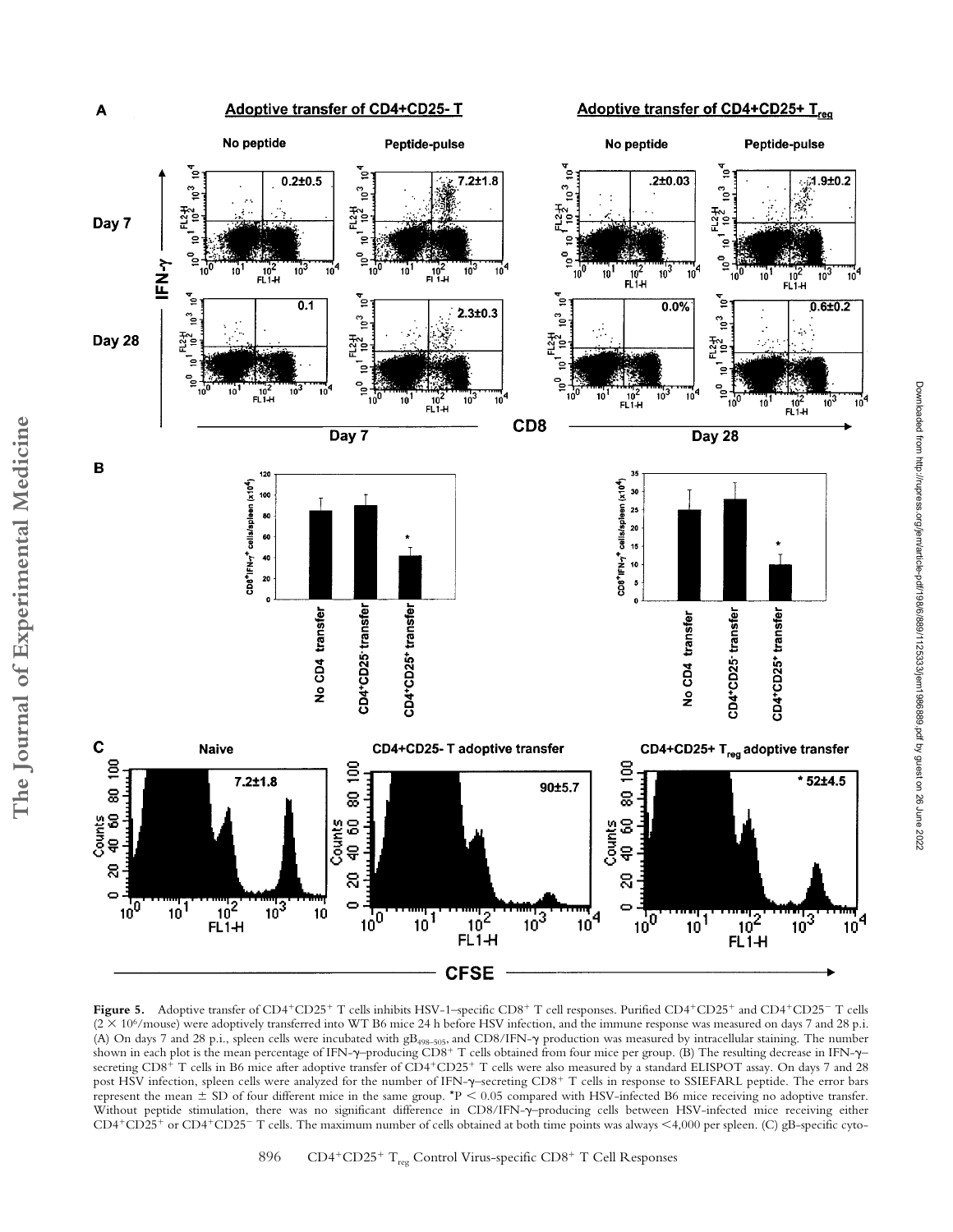CD4-CD25- T cells isolated from different groups of animals were evaluated. These were prepared from naive animals, animals infected 10 d previously with HSV-1 and from mice depleted of CD25<sup>+</sup> T cells before HSV infection. As shown in Fig. 6 A, CD4<sup>+</sup>CD25<sup>+</sup> T cells from naive animals and from  $T_{\text{reg}}$ -depleted virus-infected mice failed to inhibit in vitro proliferative responses of SSIE-FARL- and SIINFEKL-specific CD8<sup>+</sup> T cells. In contrast, a dose-dependent inhibition of both SSIEFARL-specific and SIINFEKL-specific CD8<sup>+</sup> T cell proliferation occurred when CD4<sup>+</sup>CD25<sup>+</sup> T cells isolated from HSVinfected nondepleted animals were added to cultures. Results measuring the suppressive effects of the three series of CD4+CD25+ T cells against peptide-induced IFN- $\gamma$ production measured by ELISA also revealed that only the population from the undepleted virus infected mice showed significant inhibitory effects (Fig. 6 B). The suppressive effect mediated by virus-activated CD25<sup>+</sup> T cells appeared not to involve IL-10, since neither significant levels of IL-10 were detected in cocultures (unpublished data), nor did the addition of anti-IL-10 mAb to cultures abrogate the suppressive function of the virus-activated  $T_{\text{reg}}$ cells (Fig. 6 B).

The  $T_{reg}$  activation resulting from HSV infection was further analyzed in an adoptive transfer assay in which  $CD4+CD25+$  T<sub>reg</sub> purified from naive Thy1.1 mice were adoptively transferred (10<sup>6</sup>/mouse) into congenic Thy1.2 B6 recipients. The purity of  $CD4^+CD25^+$  T<sub>reg</sub> was 93%.



toxicity was also measured by an in vivo CTL assay to analyze differences in SSIEFARL-specific cytotoxicity after adoptive transfer of CD25<sup>+</sup> or CD25<sup>-</sup> CD4<sup>+</sup> T cells. On day 7 post HSV-1 infection, syngeneic spleen cells were pulsed with gB<sub>498–505</sub> peptide and labeled with CFSE (2.5  $\mu$ m). Unpulsed syngeneic spleen cells were labeled with a lower concentration of CFSE (0.25  $\mu$ m). A 1:1 mixture of each target cell population was injected i.v. into both groups. 4 h p.i., spleen cells were prepared from individual mice and acquired on a FACS® vantage system. Specific lysis was calculated as mentioned in Materials and Methods. The number shown in each plot is the mean percent antigen specific lysis observed in four mice per group.  $*P < 0.05$  compared with group with  $CD4+CD25^-$  T cell adoptive transfer. (D) Adoptive transfer of  $CD25^+$   $T_{reg}$  delays the viral clearance in HSV-infected mice. Each bar represents mean and SD of six individual FPs.  $*P < 0.05$  compared with HSV-infected B6 mice receiving CD4+CD25<sup>-</sup> T cells.

One group of animals was virus infected and the other acted as noninfected controls. Analysis of spleen cells isolated from recipient mice on day 7 p.i. revealed a threefold increase in the donor Thy1.1<sup>+</sup> cells (2.4%  $\pm$  0.4) compared with the uninfected control group (0.7%  $\pm$  0.1). Furthermore, virus infected animals also demonstrated a four- to fivefold increase in  $T_{reg}$  cells expressing OX-40 and CTLA-4. Around 20% of adoptively transferred  $T_{\text{reg}}$ cells expressed CD69 (Fig. 7). Interestingly, in virusinfected animals more than half of the donor  $T_{reg}$  cells lost their CD25 marker, and the percentage of CD4+CD25+ T cells was only 40%, whereas in noninfected animals  $\sim$ 95% of T<sub>reg</sub> cells were still CD25 positive. These results add further evidence that HSV infection leads to activation of  $T_{reg}$  function.

*Memory CD8*- *T Cells Generated in the Absence of CD4*-*CD25*- *T Cells Confer Greater Protection upon Rechallenge.* It has been shown earlier that HSV-specific CTL provide a level of protection against acute HSV infection (10). To evaluate the ability of HSV-specific memory CD8- T cells generated in the presence or absence of  $CD4^+CD25^+$  T<sub>reg</sub> cells to mediate protection,  $CD8^+$  T cells were purified 90 d p.i. from splenocytes and transferred to naive recipients that were then infected via the FP with virus. Animals were killed at intervals to measure viral clearance from FPs. The experiment revealed that the protection was better in the recipient of  $CD8<sup>+</sup>$  T cells taken from CD25-depleted animals on days 4 and 5 when compared with control group (Fig. 8). Furthermore, by day 5, virus could only be demonstrated in the recipients of CD8- T cells from untreated animals, and all animals were negative by day 6. These results suggest that  $CD25^+$   $T_{reg}$ cells may indeed exert long term effects on the resulting memory CD8<sup>+</sup> T cell pool.

## **Discussion**

This report demonstrates that the magnitude of a T cell– mediated immune response to an acute viral infection is subject to control by  $CD4^+CD25^+$   $T_{\text{reg}}$ . Accordingly, if  $T_{reg}$  were depleted with specific anti-CD25 antibody before infection with HSV, the resultant CD8<sup>+</sup> T cell response to the immunodominant peptide SSIEFARL was significantly enhanced. This was shown by several in vitro measures of CD8<sup>+</sup> T cell reactivity and by assays that directly determine CD8<sup>+</sup> T cell function, such as proliferation and in vivo cytotoxicity. The enhanced responsiveness in CD25<sup>+</sup> T cell-depleted animals was between threeand fourfold with the effect evident both in the acute and memory phases of the immune response. Moreover, CD8--specific T cells retained an activation phenotype for longer periods in depleted animals. Other experiments demonstrated that HSV infection itself appeared to act as a means of inducing and/or activating  $T_{reg}$ . Our results imply that procedures that minimize the effects of  $T_{reg}$  at the time of immunization could benefit HSV vaccination procedures. Given the poor track record of past vaccines against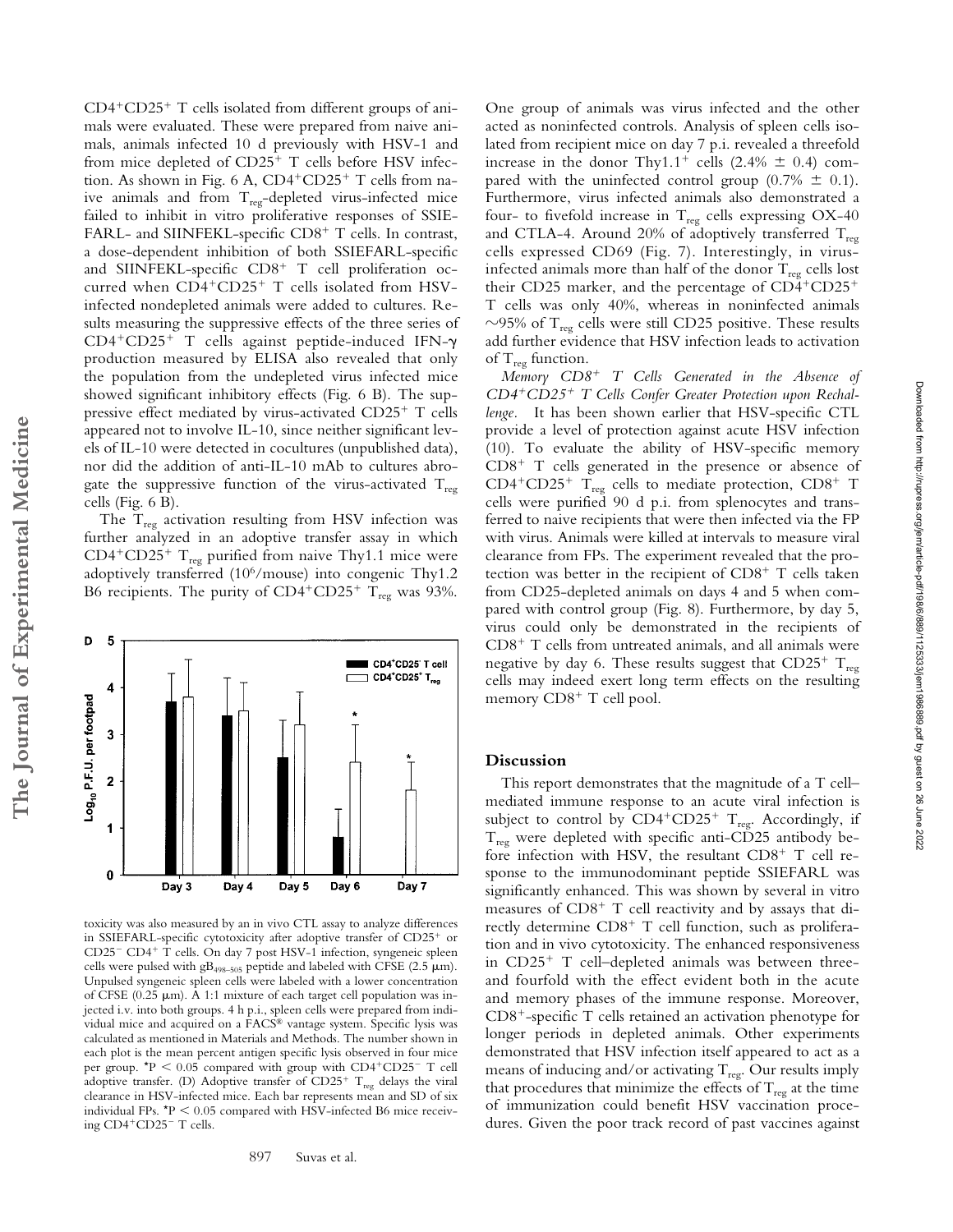

Figure 6. CD4<sup>+</sup>CD25<sup>+</sup> T cells isolated from HSV-1–infected nondepleted B6 mice suppress CD8<sup>+</sup> T cells proliferation to both HSV-specific and unrelated antigens. (A) HSV-1–primed CD8+ T cells or OT-1 CD8+ T cells (2  $\times$  10%/ml) were stimulated with either SSIEFARL or SIINFEKL peptide-pulsed, T-depleted splenocytes (10<sup>6</sup>/ml) in the presence of CD4<sup>+</sup>CD25<sup>+</sup> T cells isolated from either naive, nondepleted, or CD25-depleted B6 mice 10 d post HSV-1 infection. The proliferation was measured in vitro by [3H]thymidine incorporation assay, and the results are expressed as cpm. The basal level of proliferation of CD4+CD25+ T cells isolated from each group was always >5,000 with maximum proliferation observed in CD4+CD25+<br>T cells purified from CD25-depleted virus-infected mice. (B) CD4+CD25+ T cells i with HSV-1–primed CD8<sup>+</sup> T cells (2 × 10<sup>6</sup>/ml) stimulated with SSIEFARL-pulsed APCs (2 × 10<sup>6</sup>/ml), and IFN- $\gamma$  secretion in cultures was measured by ELISA as mentioned in Materials and Methods. Anti–IL-10 mAb (5 µg/ml) was also added in some of the cocultures to determine the effect on IFN- $\gamma$ production. No spontaneous IFN- $\gamma$  production was observed in CD4+CD25+ T cells isolated from either group. \*P  $<$  0.01 when compared with wells containing no T<sub>reg</sub> cells and \*\*P  $> 0.05$  when compared with wells containing T<sub>reg</sub>. Results from one representative experiment are shown.

HSV, modulating suppression could be a maneuver worth considering to improve such vaccines.

**The Journal of Experimental Medicine**

The Journal of Experimental Medicine

Since the concept of regulatory cells was reawakened by the observations of several groups (1, 15, 19, 20), it has become evident that the intensity of many immune inflammatory reactions are subject to control by  $T_{\text{reg}}$ . The initial focus was on organ-specific autoimmunity, but immunopathological reactions to foreign exogenous antigens, including those expressed by microorganisms, are also influenced by  $T_{reg}$  (3, 5, 6, 21). So far, studies on microorganisms have focused on nonviral intracellular pathogens and emphasized immunopathology.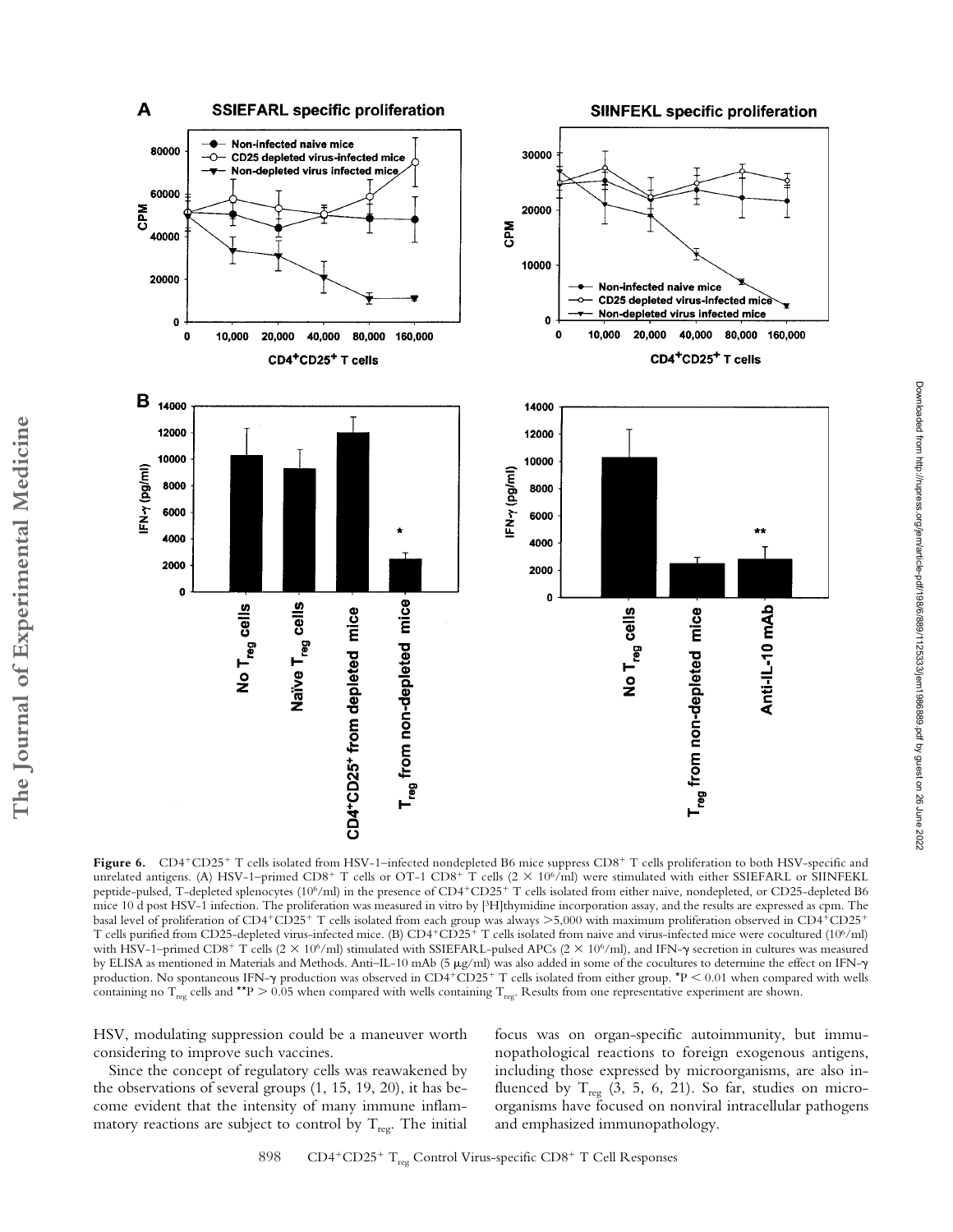

were adoptively transferred into congenic Thy1.2 B6 recipients. One group was infected 14 h posttransfer and the other acted as noninfected controls. On day 7, spleen cells isolated from both groups were gated on the Thy1.1 population and analyzed for the expression of the activation markers such as OX-40, CTLA-4, CD69, and CD25 on CD4<sup>+</sup> T cells.

This report analyzes the role of  $CD4+CD25+T_{reg}$  in a virus infection and addresses their effects on resultant immunoprotective responses. Both by removing  $T_{reg}$  and by adoptive transfer studies, our results clearly showed that the CD8<sup>+</sup> T cell-mediated immune responses to HSV were significantly limited by the action of naturally occurring CD25- T cells. This was shown by measures of proliferation, cytokine production, and cytotoxicity. In the B6 mouse strain used for such studies, the CD8<sup>+</sup> T cell response is overwhelmingly dominated by a reactivity to the peptide SSIEFARL (9). Moreover, responses to SSIEFARL alone can account for functional systemic and mucosal immunity to HSV in B6 mice (12). Most striking was the observation, using the recently described in vivo cytotoxicity assay, a direct measure of T cell function that cytotoxicity in the absence of  $T_{reg}$  in infected, depleted animals was markedly higher than in nondepleted controls tested under the same conditions.

Further, support for the influence of  $CD25^+$  T<sub>reg</sub> on the level of immunity to infection came from adoptive transfer experiments. These results showed that the transfer of  $CD25<sup>+</sup>$  cells into naive B6 mice and  $\text{Rag}^{-/-}$  recipients resulted in suppressed CD8<sup>+</sup> T cell responses after virus infection. Finally, mice depleted of CD25<sup>+</sup> T cells before in-



Figure 8. Adoptive transfer of HSV-specific memory CD8<sup>+</sup> T cells generated in the absence of  $T_{reg}$  results in enhanced viral clearance than those generated in the presence of CD25<sup>+</sup> regulatory T cells. Splenic MACS purified CD8<sup>+</sup> T cells isolated from depleted and nondepleted animals 90 d p.i. were adoptively transferred into CD25-depleted naive B6 mice. 24 h posttransfer, mice were challenged in the hind FPs with  $5 \times 10^6$ pfu of HSV-1 KOS. The level of infectious HSV in the FP was observed from day 2 to 5 postchallenge. \*P < 0.05. A higher virus load was always observed in CD25-depleted, HSV-infected group without any adoptive transfer compared with the groups with adoptive transfer (data not depicted).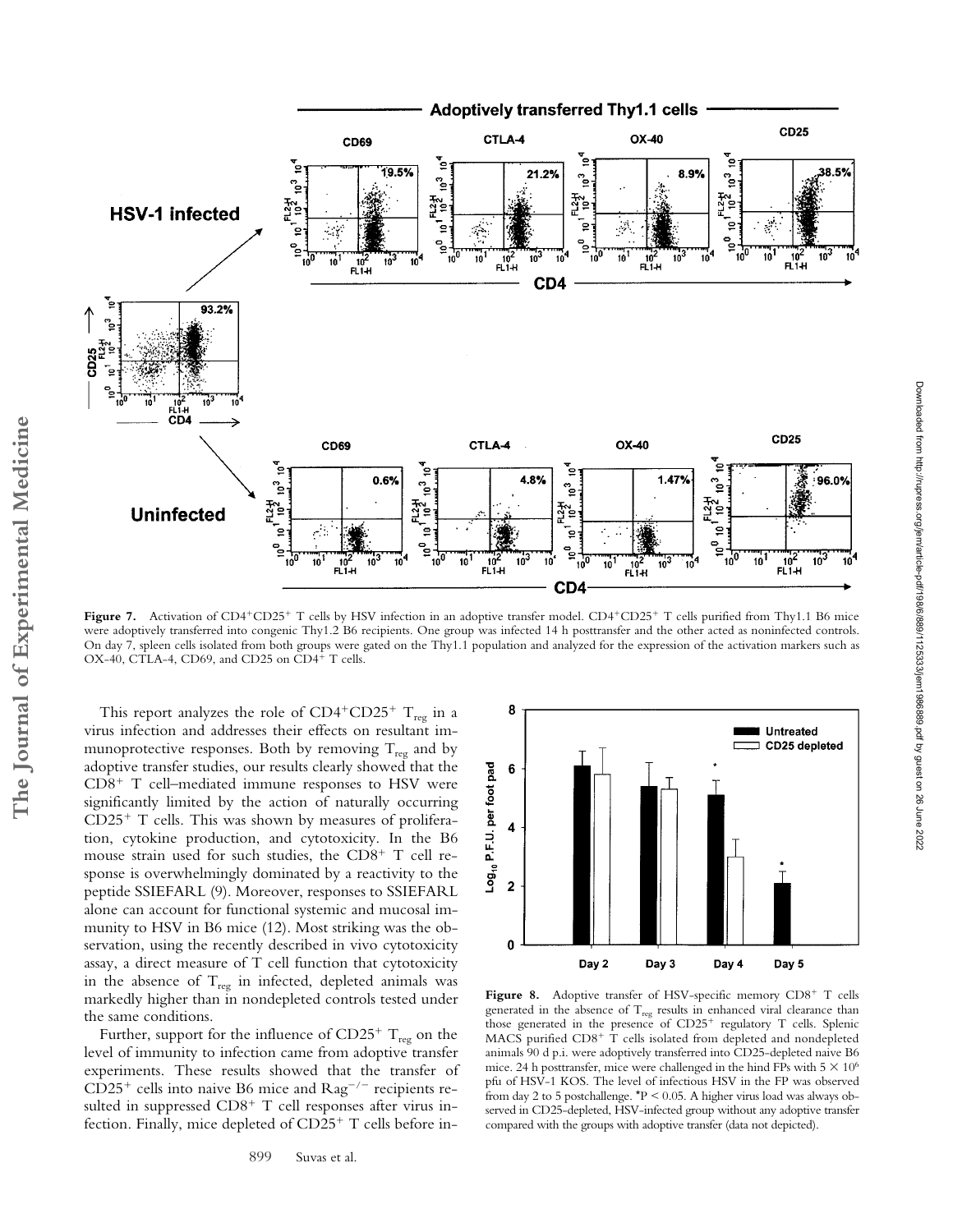fection cleared virus from infected FPs more effectively than did nondepleted controls. Together, the results of both depletion and adoptive transfer experiments indicate that the extent of virus-specific immunity is limited by  $CD4+CD25+T<sub>reg</sub>$  cells.

Currently, it is not clear how regulatory cells are induced and act to modulate effector cell function, especially of CD8<sup>+</sup> T cells. Work in well-studied systems indicates that  $CD25^+$   $T_{reg}$  are induced in the thymus and express TCR that recognize self-peptides (22–25). Activation requires TCR interaction, but suppression itself is nonspecific and in some systems appears mediated by TGF- $\beta$ , CTLA-4, or IL-10 (19, 26–28). A possible mechanism by which the immune response to pathogens might be modulated by  $T_{reg}$ might involve either direct or indirect reactivity with pathogen specific antigens. This could be achieved, for example, by the pathogen possessing superantigen activity. Such a scenario was suggested for mouse mammary tumor virus (29), which expresses a superantigen. However, no known superantigen activity is encoded by HSV. Moreover, it is unlikely that under normal infection conditions HSV would interact directly with more than a minute fraction of the population of CD25<sup>+</sup> regulatory T cells. Hence, the means by which HSV induces  $T_{reg}$  activation is more likely to represent a paracrine event mediated by cytokines (such as IL-12/IL-18), stress proteins, or other activation molecules.

Curiously, our results did unearth evidence that HSV infection resulted in the activation and potentiation of  $T_{\text{rec}}$ cell function. Accordingly, CD25<sup>+</sup> T cells taken from infected animals after the peak of effector activity had enhanced regulatory activity against  $CD8^+$  T cell proliferative responses in vitro. This regulatory effect was not confined to HSV antigens, since the inhibition, which did not require additional in vitro viral Ag stimulation, was demonstrated against CD8<sup>+</sup> T cell proliferative responses to the unrelated  $OVA_{408-419}$  peptide. Further, we believe that CD4-CD25- T cells purified from CD25-depleted HSVinfected animals were enriched in effector CD4- T cells and did not have immunosuppressive activity. Currently, we lack a mechanistic explanation for the induction or expression of the regulation, but the effect appeared not to involve IL-10. In our system, use of anti–IL-10 mAb under in vitro conditions failed to inhibit the  $CD25^+$  T<sub>reg</sub>-mediated immunosuppressive activity. However, we cannot rule out the possibility that CTLA-4 or TGF- $\beta$  (membrane bound or secreted) mediated the suppression. Conceivably, the induction of regulatory cells may be a common event with several virus infections and may account for the transient immunosuppression that often occurs during or after infection (30–33). The process and its implication for resistance to secondary infection require further study.

Our results indicate that a regulatory response by CD4-CD25- T cells serves to limit the immunodominant CD8<sup>+</sup> T cell response to infection by HSV. The effect was evident and approximately equal in magnitude in both the acute and memory phases. Such observations may support the hypothesis that the generation of the memory pool is regulated by the effector response (34, 35). However, some differences in average phenotype of specific CD8<sup>+</sup> T cells were observed between  $T_{reg}$ -depleted and nondepleted animal in the acute population. Accordingly, in CD25<sup>+</sup>depleted animals, effector CD8<sup>+</sup> T cells appeared to remain activated for a longer duration. Our results indicate that the  $T_{\text{reg}}$  function, activated as a consequence of HSV infection, may contribute to the contraction phase of the immune response. In turn, the absence of  $T_{\text{reg}}$  may allow activated effector cells to exist for an extended period. Studies also revealed that the increased pool of memory CD8<sup>+</sup> T cells generated in CD25--depleted animals had enhanced cytotoxicity and conferred increased protection against viral challenge with HSV-1 in comparison to memory CD8+ T cells generated in the presence of  $T_{reg}$  cells.

Finally, our results may have an impact on vaccine design, especially against agents such as HSV, for which satisfactory vaccines are still unavailable. These studies infer that immunity can be elevated if existing  $T_{reg}$  responses are inhibited before immunization/infection. Clearly, it would not be practical to limit the function of  $T_{reg}$  with antibody, the approach used in our experiments, but other more practical procedures might be developed to limit  $T_{reg}$  function during vaccination. Furthermore, it could be that postvaccinal  $T_{reg}$  suppression would be an effective procedure to enhance immunity as was most recently implied by the studies of Mittrucker et al. (36). It would also seem that vaccines should be evaluated in terms of their susceptibility to inhibitory  $T_{\text{reg}}$  responses and whether this affects the potency of the resulting T cell functional immunity. We are currently evaluating such ideas in our laboratory.

We thank Nancy Neilsen for excellent technical support with flow cytometry.

Downloaded from http://rupress.org/jem/article-pdf/198/6/869/1125333/jem1986889.pdf by guest on 26 June 2022 Downloaded from http://rupress.org/jem/article-pdf/198/6/889/1125333/jem1986889.pdf by guest on 26 June 2022

Work supported by grants AI 14981 and AI 46462 from the National Institutes of Health.

*Submitted: 31 January 2003 Revised: 14 July 2003 Accepted: 17 July 2003*

## **References**

- 1. Sakaguchi, S., N. Sakaguchi, M. Asano, M. Itoh, and M. Toda. 1995. Immunologic self-tolerance maintained by activated T cells expressing IL-2 receptor alpha-chains (CD25). Breakdown of a single mechanism of self-tolerance causes various autoimmune diseases. *J. Immunol.* 155:1151–1164.
- 2. Suri-Payer, E., A.Z. Amar, A.M. Thornton, and E.M. Shevach. 1998. CD4+CD25+ T cells inhibit both the induction and effector function of autoreactive T cells and represent a unique lineage of immunoregulatory cells. *J. Immunol.* 160: 1212–1218.
- 3. Maloy, K.J., L. Salaun, R. Cahill, G. Dougan, N.J. Saunders, and F. Powrie. 2003. CD4+CD25+ T(R) cells suppress innate immune pathology through cytokine-dependent mechanisms. *J. Exp. Med.* 197:111–119.
- 4. McHugh, R.S., E.M. Shevach, and A.M. Thornton. 2001. Control of organ-specific autoimmunity by immunoregulatory CD4(-)CD25(-) T cells. *Microbes Infect.* 3:919–927.